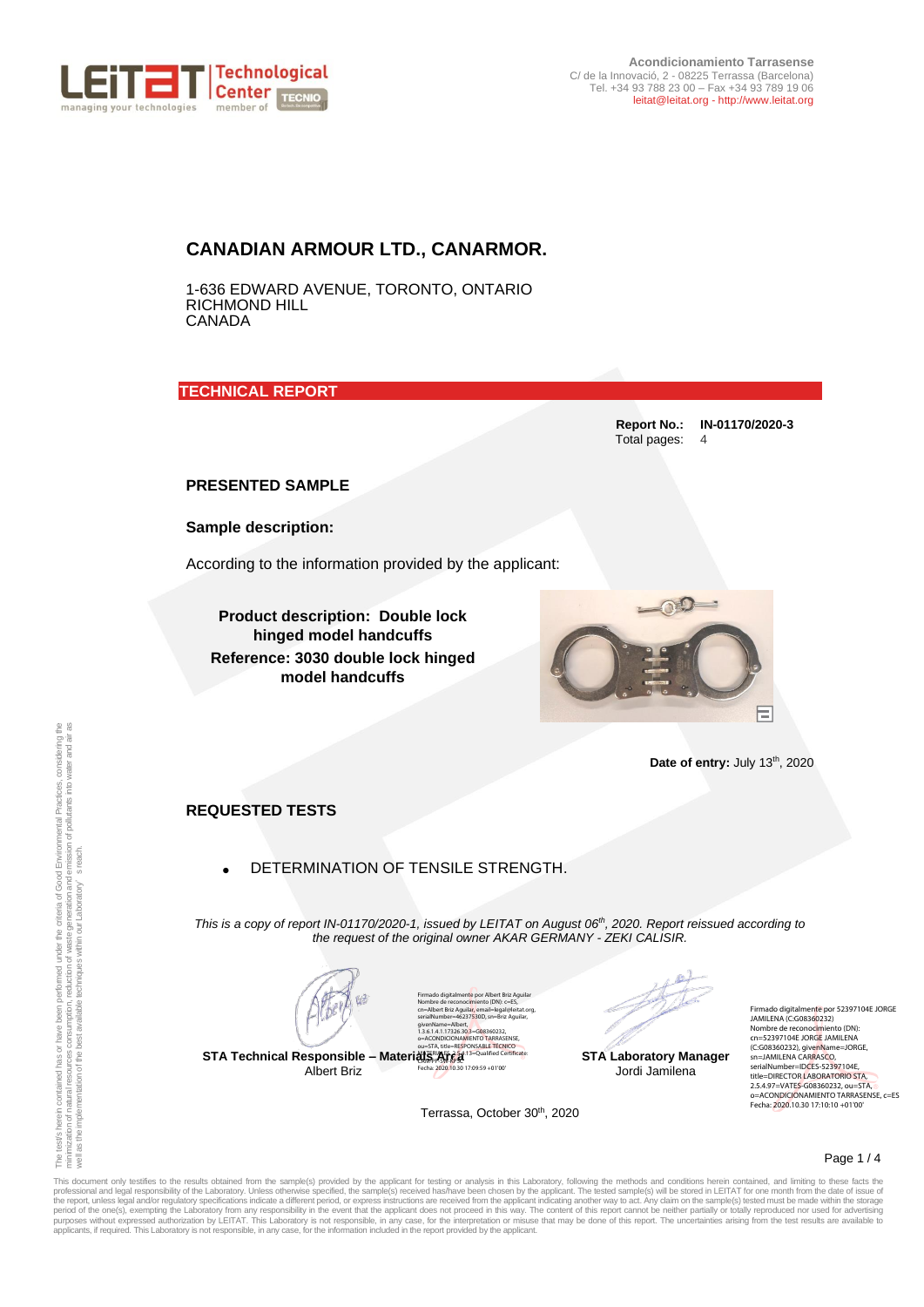

# **DETERMINATION OF TENSILE STRENGTH.**

**According to:** Conditions specified by the applicant.

**Scope:** The purpose of this test is to determine the tensile strength of the handcuffs presented by the applicant.

**Test equipment:** Universal testing machine, ZWICK, no.EQ767 Load cell, ZWICK, 10kN (Class 0,5)

**Pre-conditioning of the capsules:** Not required.

# **Test conditions:**

Identification of test material: *According to the information provided by the applicant* 

• *Product description: Double lock hinged model handcuffs Reference: 3030 double lock hinged model handcuffs*

Test atmosphere:  $23^{\circ}$ C  $\pm$  2°C and 50% h.r.  $\pm$  5% h.r.

Number of samples tested: 5

Test parameters:

- Pre-load:0,2 kg
- Pre-load speed: 50 mm/min.
- Test speed: 50 mm/min.

Date of performance: July 30<sup>th</sup>, 2020

#### **Test set up:**

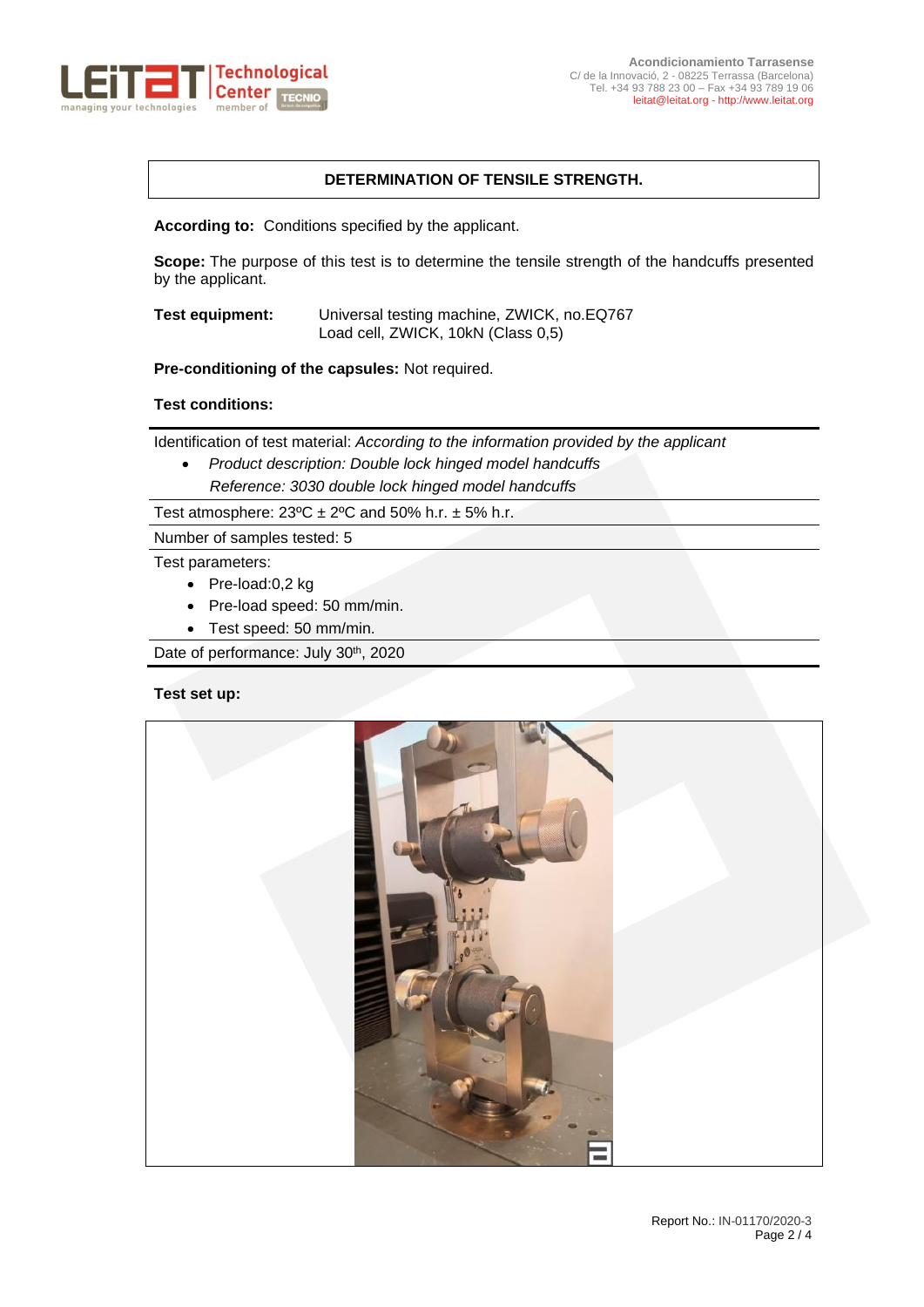

# **Results:**

## *Product description: Double lock chain model handcuffs Reference: 3020 double lock chain model handcuffs*

| Sample no.        |  | <b>Maximum Load</b><br>(kg) | <b>Failure</b>                           |
|-------------------|--|-----------------------------|------------------------------------------|
| #1                |  | 122                         | Deformation and opening of the handcuffs |
| #2                |  | 111                         | Deformation and opening of the handcuffs |
| #3                |  | 109                         | Deformation and opening of the handcuffs |
| #4                |  | 108                         | Deformation and opening of the handcuffs |
| #5                |  | 113                         | Deformation and opening of the handcuffs |
| <b>Mean value</b> |  | 113                         |                                          |
| S.D.              |  | 5                           |                                          |
| C.V.              |  | 5                           |                                          |

### **Graph:**